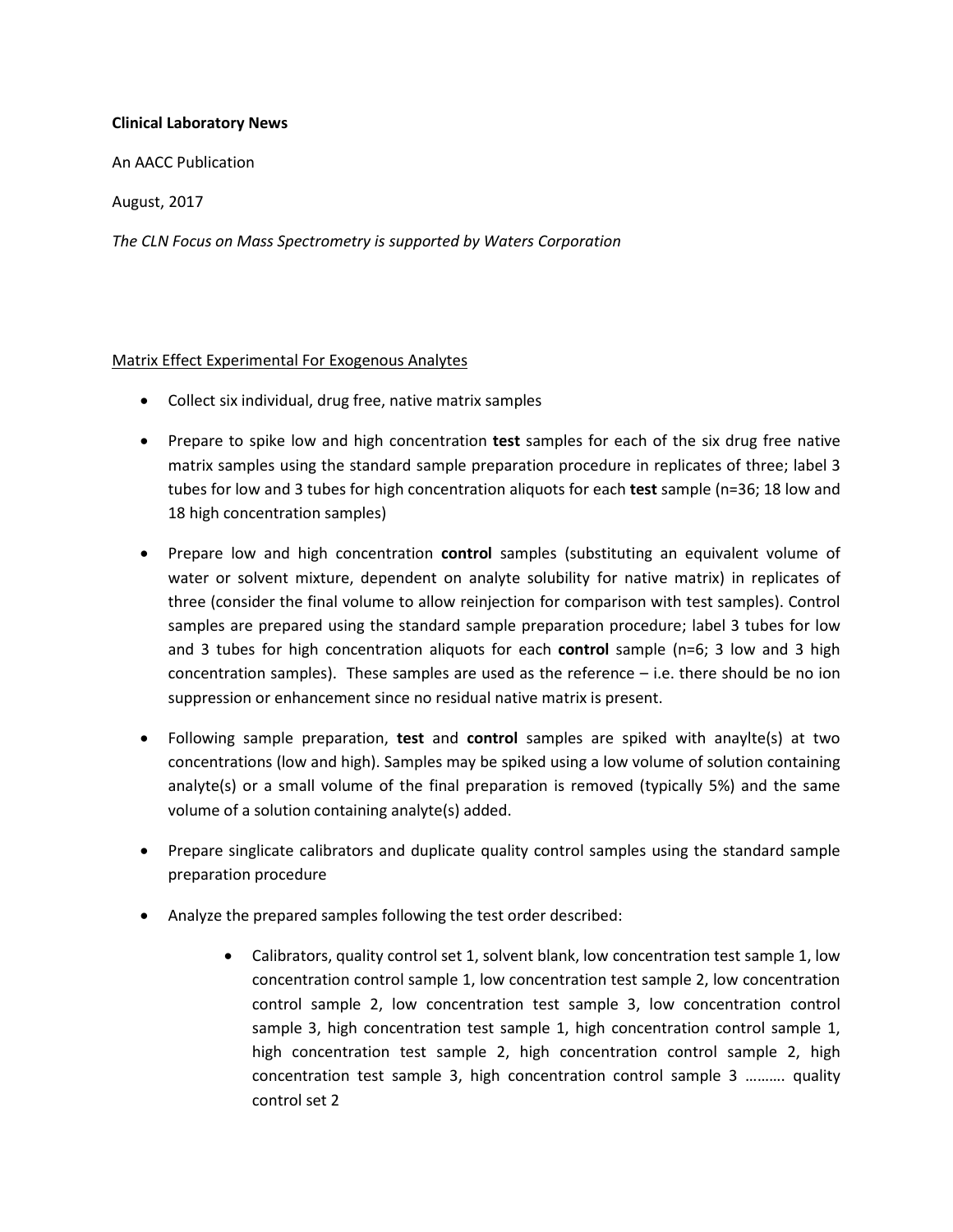- Process the data, establish that the calibration line and quality control samples meet acceptance criteria and determine analyte peak areas and internal standard peak areas for test and control samples
- Calculate the mean peak area, SD and %CV for test samples for each analyte
- Calculate the mean peak area, SD and %CV for control samples for each analyte
- Calculate the percent matrix effect for each analyte using the following equation:

*x*100 Meanpeakareaintest samples<br>Meanpeakareaincontrolsamples e the percent matrix effect for each analyte using t<br>%MatrixEffect = \_Meanpeakareaintest samples

Calculate the mean response for each analyte using the following equation:

Internalstandardpeakarea Analytepeakarea  $Response =$  —

 Additionally, calculate the normalized (internal standard adjusted) percent matrix effect for each analyte using the following equation:

> *x*100 Meanresponse intest samples<br>Meanresponse incontrolsamples Meanresponse i ntest samples %NormalizedMatrix Effect

- The percent matrix effect is a quantitative measure of how much the matrix influences response
	- Values <100% indicate suppression
	- Values >100% indicate enhancement
- Percent matrix effect may differ between the six matrices tested, the response %CV provides a measure of variability and should be less than 15% (as stated in CLSI Guideline C62-A)
- Calculation of the normalized percent matrix effect should give confidence that the internal standard is compensating for matrix effects in the sample by giving a matrix effect value of close to 100%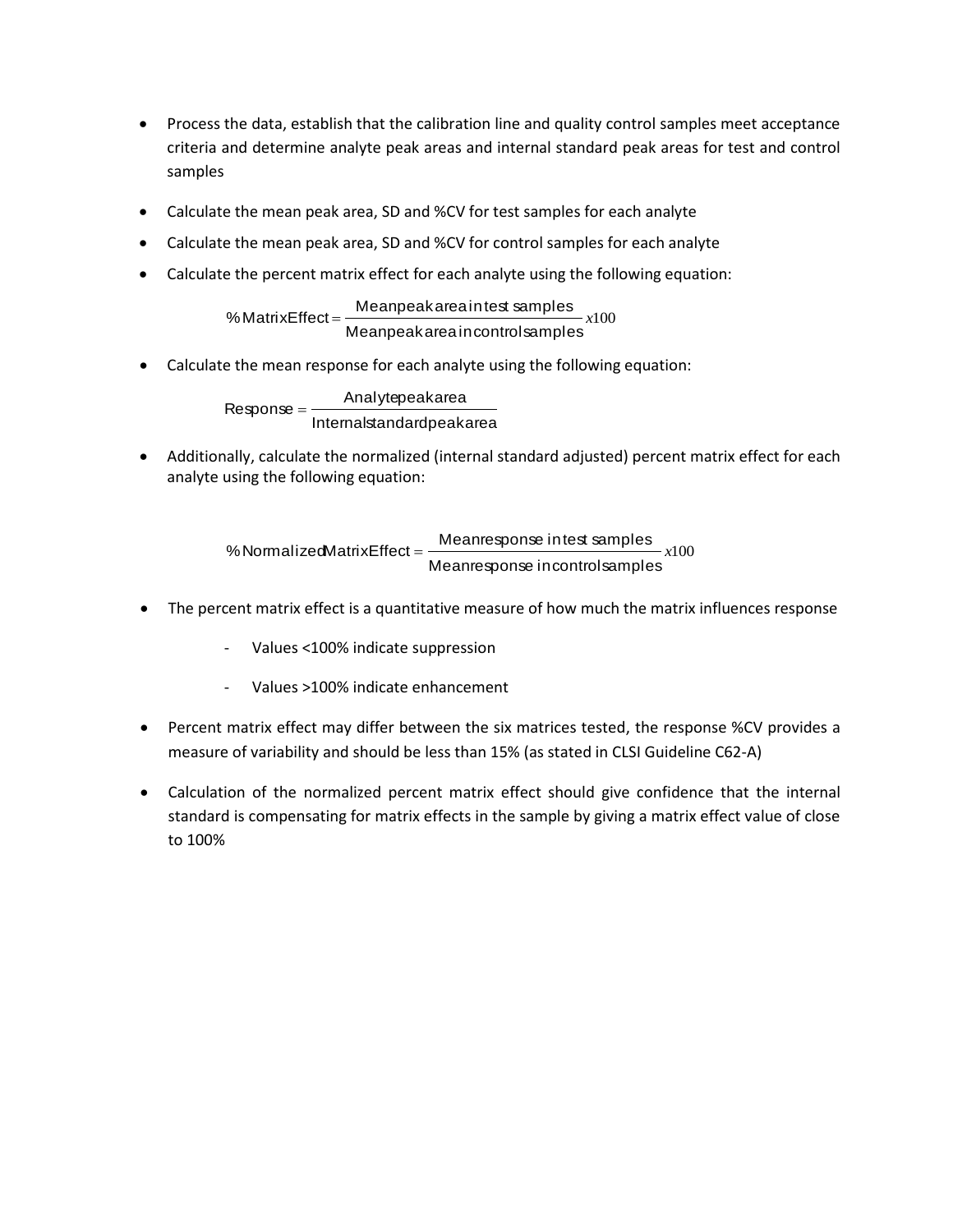# Percent Matrix Effect Example Calculations

# Analyte 1

No internal standard adjustment, low concentration:

| <b>Test</b><br>Reference | Peak Area | Mean<br><b>Peak Area</b> | <b>Test Peak</b><br>Area % CV | Control<br><b>Peak Area</b> | Control<br>Mean<br><b>Peak Area</b> | Control<br><b>Peak Area</b><br>$\%$ CV | % Matrix<br><b>Effect</b> |    |
|--------------------------|-----------|--------------------------|-------------------------------|-----------------------------|-------------------------------------|----------------------------------------|---------------------------|----|
|                          | 561       |                          |                               |                             |                                     |                                        |                           |    |
| $\mathbf 1$              | 500       | 538                      |                               |                             |                                     |                                        | 99                        |    |
|                          | 554       |                          |                               | 559                         |                                     |                                        |                           |    |
|                          | 521       |                          |                               |                             |                                     |                                        |                           |    |
| $\overline{2}$           | 607       | 574                      |                               |                             |                                     |                                        | 106                       |    |
|                          | 595       |                          |                               |                             |                                     |                                        |                           |    |
|                          | 576       | 524                      |                               |                             |                                     |                                        |                           |    |
| $\mathbf{3}$             | 500       |                          | 6.7                           | 512                         | 543                                 | 4.9                                    | 97                        |    |
|                          | 496       |                          |                               |                             |                                     |                                        |                           |    |
|                          | 544       | 536                      |                               |                             |                                     |                                        |                           |    |
| $\overline{4}$           | 531       |                          |                               |                             |                                     |                                        | 99                        |    |
|                          | 533       |                          |                               |                             |                                     |                                        |                           |    |
|                          | 500       | 500                      |                               |                             |                                     |                                        |                           |    |
| 5                        | 492       |                          |                               |                             |                                     |                                        |                           | 92 |
|                          | 508       |                          |                               | 557                         |                                     |                                        |                           |    |
|                          | 586       |                          |                               |                             |                                     |                                        |                           |    |
| $\boldsymbol{6}$         | 532       | 550                      |                               |                             |                                     |                                        | 101                       |    |
|                          | 533       |                          |                               |                             |                                     |                                        |                           |    |

Mean Percent Matrix Effect = 99% (n=6, range 92-106%).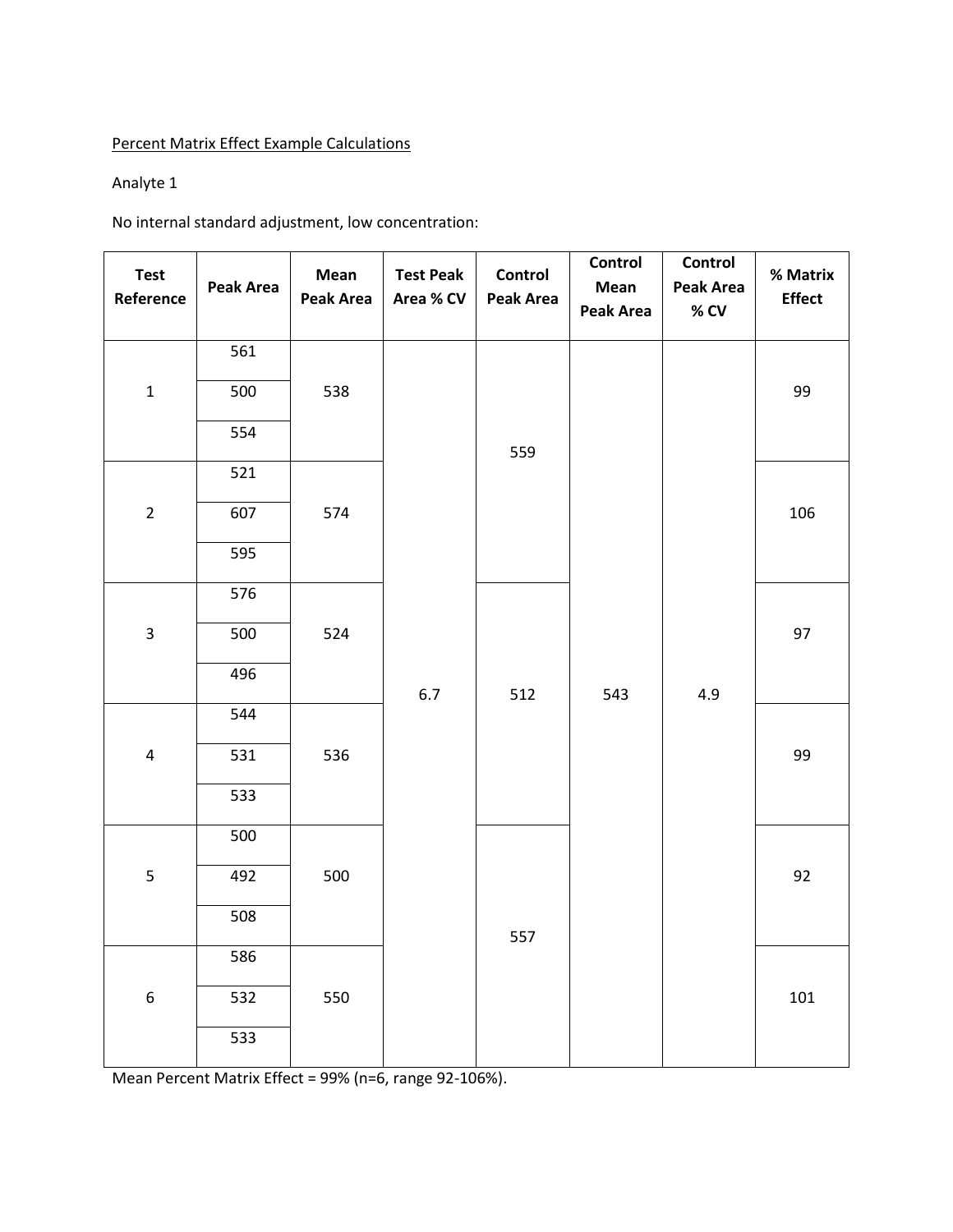| <b>Test</b><br>Reference | <b>Peak Area</b> | Mean<br>Peak Area | <b>Test Peak</b><br>Area % CV | <b>Control</b><br><b>Peak Area</b> | Control<br>Mean<br><b>Peak Area</b> | Control<br>Peak Area<br>% CV | % Matrix<br><b>Effect</b> |
|--------------------------|------------------|-------------------|-------------------------------|------------------------------------|-------------------------------------|------------------------------|---------------------------|
|                          | 29590            |                   |                               |                                    |                                     |                              |                           |
| $\mathbf 1$              | 33180            | 32848             |                               |                                    |                                     |                              | 112                       |
|                          | 35775            |                   |                               | 29062                              |                                     |                              |                           |
|                          | 29741            |                   |                               |                                    |                                     |                              |                           |
| $\overline{2}$           | 32801            | 31694             |                               |                                    |                                     |                              | 108                       |
|                          | 32541            |                   |                               |                                    |                                     |                              |                           |
|                          | 33009            |                   |                               |                                    |                                     |                              |                           |
| $\mathbf{3}$             | 35535            | 32445             |                               |                                    |                                     |                              | 111                       |
|                          | 28792            |                   | 6.9                           | 29201                              | 29249                               | 0.7                          |                           |
|                          | 29074            |                   |                               |                                    |                                     |                              |                           |
| 4                        | 28690            | 28974             |                               |                                    |                                     |                              | 99                        |
|                          | 29157            |                   |                               |                                    |                                     |                              |                           |
|                          | 31138            |                   |                               |                                    |                                     |                              |                           |
| 5                        | 31264            | 31399             |                               |                                    |                                     |                              | 107                       |
|                          | 31794            |                   |                               | 29484                              |                                     |                              |                           |
|                          | 29875            |                   |                               |                                    |                                     |                              |                           |
| $\boldsymbol{6}$         | 32771            | 31735             |                               |                                    |                                     |                              | 108                       |
|                          | 32558            |                   |                               |                                    |                                     |                              |                           |

No internal standard adjustment, high concentration:

Mean Percent Matrix Effect = 108% (n=6, range 99-112%)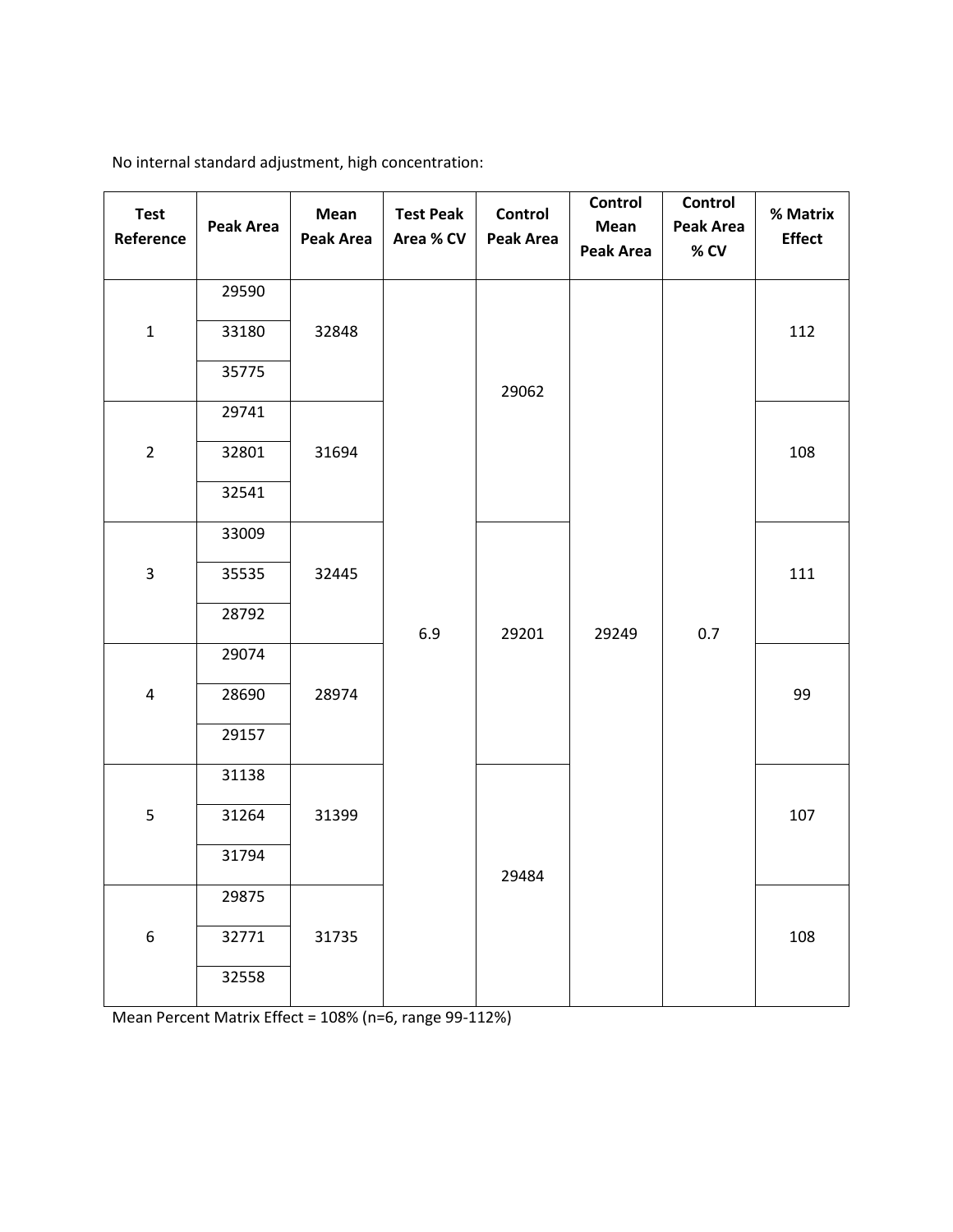Internal standard adjustment, low concentration:

| <b>Test</b><br>Reference | Response | Mean<br>Response | <b>Test</b><br>Response<br>% CV | Control<br>Response | <b>Control</b><br>Mean<br>Response | Control<br>Response<br>% CV | % Matrix<br><b>Effect</b> |    |
|--------------------------|----------|------------------|---------------------------------|---------------------|------------------------------------|-----------------------------|---------------------------|----|
|                          | 0.0858   |                  |                                 |                     |                                    |                             |                           |    |
| $\mathbf 1$              | 0.0915   | 0.0865           |                                 |                     |                                    |                             | 99                        |    |
|                          | 0.0821   |                  |                                 | 0.0836              |                                    |                             |                           |    |
|                          | 0.0879   |                  |                                 |                     |                                    |                             |                           |    |
| $\overline{2}$           | 0.0900   | 0.0888           |                                 |                     |                                    |                             | 102                       |    |
|                          | 0.0886   |                  |                                 |                     |                                    |                             |                           |    |
|                          | 0.0859   |                  |                                 |                     |                                    |                             |                           |    |
| $\overline{3}$           | 0.0838   | 0.0848           |                                 |                     |                                    |                             | 97                        |    |
|                          | 0.0848   |                  |                                 | 3.1                 | 0.0879                             | 0.0872                      | 2.5                       |    |
|                          | 0.0839   | 0.0864           |                                 |                     |                                    |                             |                           |    |
| $\pmb{4}$                | 0.0882   |                  |                                 |                     |                                    |                             |                           | 99 |
|                          | 0.0870   |                  |                                 |                     |                                    |                             |                           |    |
|                          | 0.0847   |                  |                                 |                     |                                    |                             |                           |    |
| 5                        | 0.0848   | 0.0867           |                                 |                     |                                    |                             | 100                       |    |
|                          | 0.0907   |                  |                                 | 0.0863              |                                    |                             |                           |    |
|                          | 0.0873   |                  |                                 |                     |                                    |                             |                           |    |
| $\boldsymbol{6}$         | 0.0874   | 0.0858           |                                 |                     |                                    |                             | 98                        |    |
|                          | 0.0826   |                  |                                 |                     |                                    |                             |                           |    |

Mean Percent Normalized Matrix Effect = 99% (n=6, range 98-102%)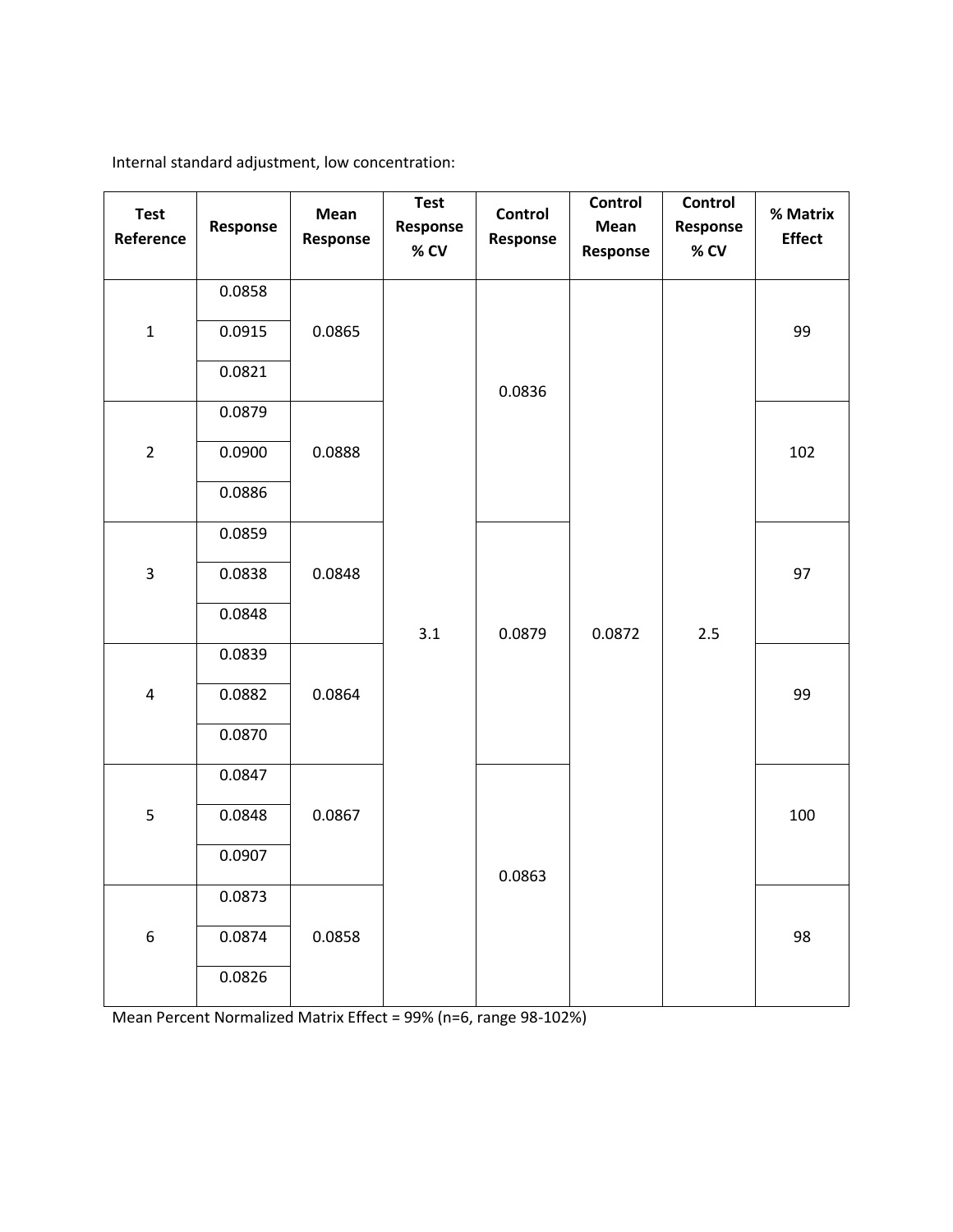| <b>Test</b><br>Reference | Response | Mean<br>Response | <b>Test</b><br>Response<br>$%$ CV | Control<br>Response | Control<br>Mean<br>Response | Control<br>Response<br>% CV | % Matrix<br><b>Effect</b> |
|--------------------------|----------|------------------|-----------------------------------|---------------------|-----------------------------|-----------------------------|---------------------------|
|                          | 5.46     |                  |                                   |                     |                             |                             |                           |
| $\mathbf 1$              | 5.59     | 5.47             |                                   |                     |                             |                             | 97                        |
|                          | 5.36     |                  |                                   | 5.58                |                             |                             |                           |
|                          | 5.36     |                  |                                   |                     |                             |                             |                           |
| $\overline{2}$           | 5.31     | 5.34             |                                   |                     |                             |                             | 95                        |
|                          | 5.35     |                  |                                   |                     |                             | 1.5                         |                           |
|                          | 5.52     |                  |                                   |                     | 5.63                        |                             |                           |
| $\overline{3}$           | 5.64     | 5.55             | 2.8                               | 5.79                |                             |                             | 98                        |
|                          | 5.48     |                  |                                   |                     |                             |                             |                           |
|                          | 5.84     |                  |                                   |                     |                             |                             |                           |
| $\pmb{4}$                | 5.39     | 5.59             |                                   |                     |                             |                             | 99                        |
|                          | 5.53     |                  |                                   |                     |                             |                             |                           |
|                          | 5.80     |                  |                                   |                     |                             |                             |                           |
| 5                        | 5.51     | 5.59             |                                   |                     |                             |                             | 99                        |
|                          | 5.45     |                  |                                   | 5.52                |                             |                             |                           |
|                          | 5.60     |                  |                                   |                     |                             |                             |                           |
| $\boldsymbol{6}$         | 5.70     | 5.64             |                                   |                     |                             |                             | 100                       |
|                          | 5.64     |                  |                                   |                     |                             |                             |                           |

Internal standard adjustment, high concentration:

Mean Percent Normalized Matrix Effect = 98% (n=6, range 95-100%)

In this example, there is little suggestion of a matrix effect, even without considering the internal standard, as matrix factors are in the region of 90-110%. Using internal standard adjusted matrix factor gives results close to 100%.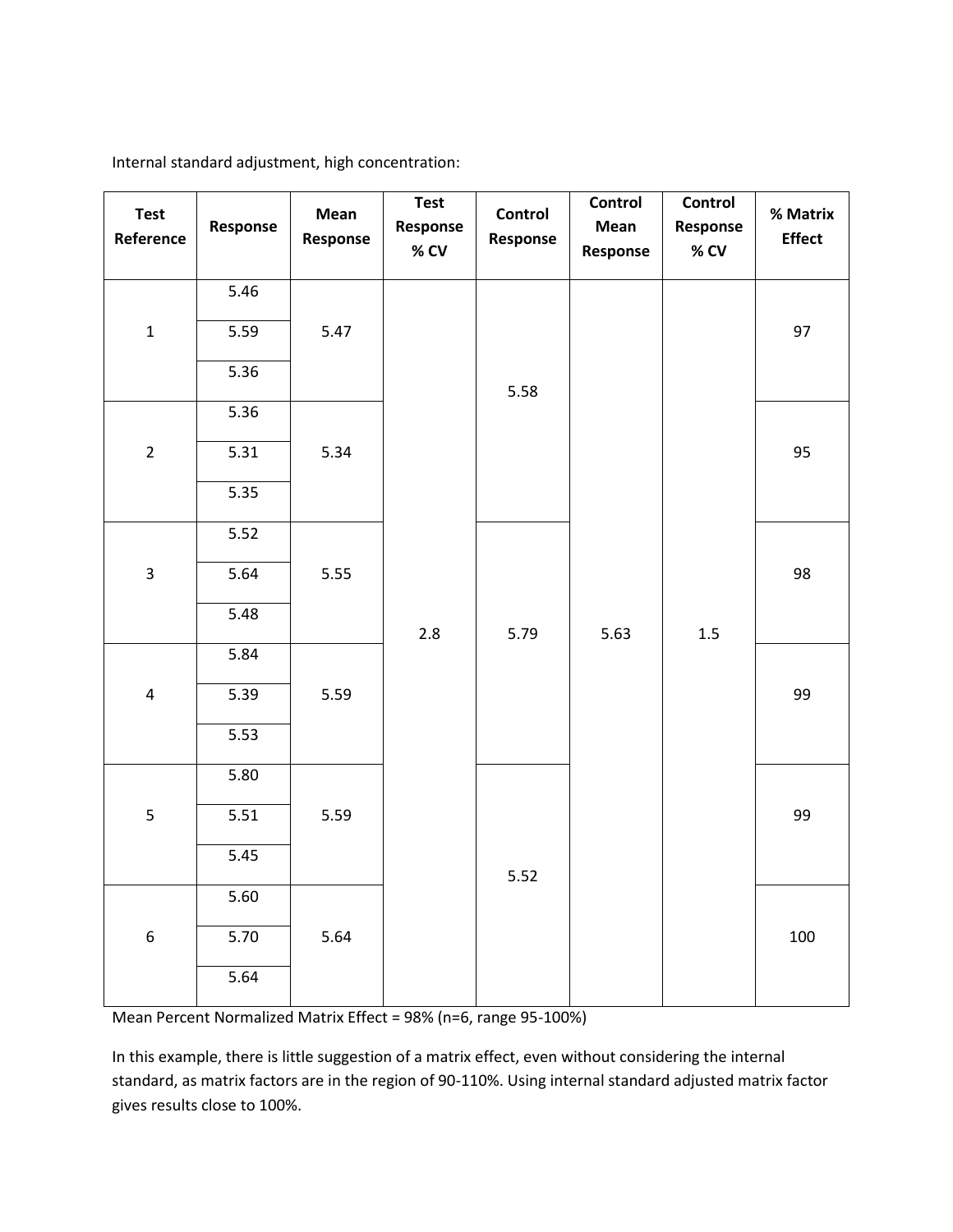# Analyte 2

No internal standard adjustment, low concentration:

| <b>Test</b><br>Reference | <b>Peak Area</b> | Mean<br><b>Peak Area</b> | <b>Test Peak</b><br>Area % CV | Control<br><b>Peak Area</b> | Control<br>Mean<br><b>Peak Area</b> | Control<br>Peak Area<br>$\%$ CV | % Matrix<br><b>Effect</b> |
|--------------------------|------------------|--------------------------|-------------------------------|-----------------------------|-------------------------------------|---------------------------------|---------------------------|
|                          | 109              |                          |                               |                             |                                     |                                 |                           |
| $\mathbf 1$              | 107              | 107                      |                               |                             |                                     |                                 | 69                        |
|                          | 106              |                          |                               | 154                         |                                     |                                 |                           |
|                          | 101              |                          |                               |                             |                                     |                                 |                           |
| $\overline{2}$           | 96               | 100                      |                               |                             |                                     |                                 | 64                        |
|                          | 102              |                          |                               |                             |                                     |                                 |                           |
|                          | 100              | 96                       |                               |                             |                                     |                                 |                           |
| $\mathbf{3}$             | 101              |                          | 6.6                           | 154                         | 156                                 | $1.9\,$                         | 62                        |
|                          | 88               |                          |                               |                             |                                     |                                 |                           |
|                          | 106              | 103                      |                               |                             |                                     |                                 |                           |
| $\overline{\mathbf{4}}$  | 111              |                          |                               |                             |                                     |                                 | 66                        |
|                          | 93               |                          |                               |                             |                                     |                                 |                           |
|                          | 99               | 101                      |                               |                             |                                     |                                 |                           |
| 5                        | 111              |                          |                               | 159                         |                                     |                                 | 65                        |
|                          | 93               |                          |                               |                             |                                     |                                 |                           |
|                          | 108              |                          |                               |                             |                                     |                                 |                           |
| $\boldsymbol{6}$         | 109              | 108                      |                               |                             |                                     |                                 | 69                        |
|                          | 107              |                          |                               |                             |                                     |                                 |                           |

Mean Percent Matrix Effect = 66% (n=6, range 62-69%)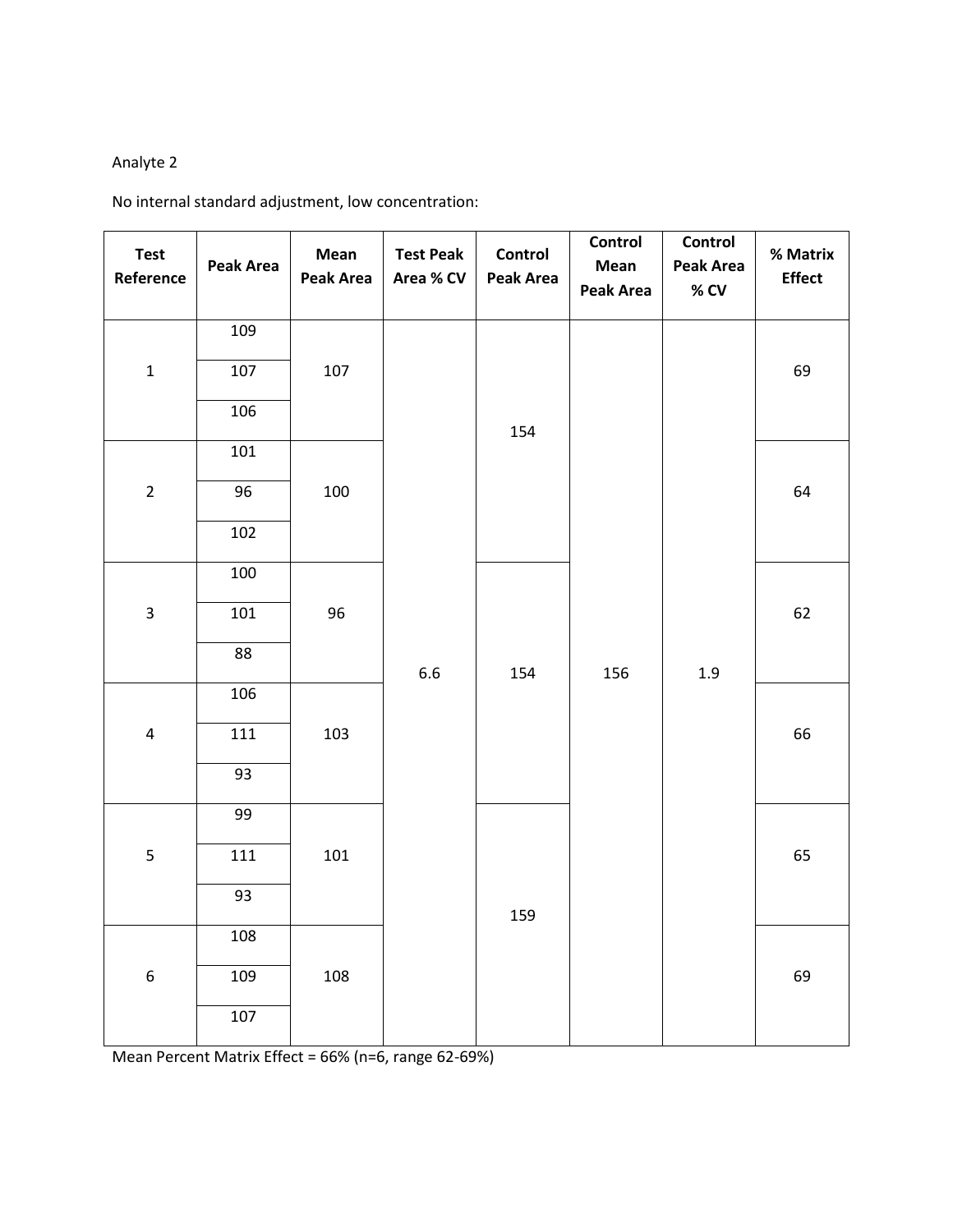| <b>Test</b><br>Reference | Peak Area | Mean<br><b>Peak Area</b> | <b>Test Peak</b><br>Area % CV | Control<br>Peak Area | Control<br>Mean<br><b>Peak Area</b> | Control<br><b>Peak Area</b><br>$%$ CV | % Matrix<br><b>Effect</b> |  |  |  |  |
|--------------------------|-----------|--------------------------|-------------------------------|----------------------|-------------------------------------|---------------------------------------|---------------------------|--|--|--|--|
|                          | 3734      |                          |                               |                      |                                     |                                       |                           |  |  |  |  |
| $\mathbf{1}$             | 3641      | 3749                     |                               |                      |                                     |                                       | 75                        |  |  |  |  |
|                          | 3854      |                          |                               | 5074                 |                                     |                                       |                           |  |  |  |  |
|                          | 3771      |                          |                               |                      |                                     |                                       |                           |  |  |  |  |
| $\overline{2}$           | 3730      | 3669                     |                               |                      |                                     |                                       | 74                        |  |  |  |  |
|                          | 3747      |                          |                               |                      |                                     |                                       |                           |  |  |  |  |
|                          | 3639      | 3406                     |                               |                      |                                     |                                       |                           |  |  |  |  |
| $\mathbf{3}$             | 3730      |                          |                               | 4743                 | 4989                                | 4.3                                   | 68                        |  |  |  |  |
|                          | 3638      |                          | 20.5                          |                      |                                     |                                       |                           |  |  |  |  |
|                          | 3408      |                          |                               |                      |                                     |                                       |                           |  |  |  |  |
| $\overline{a}$           | 3416      | 3805                     |                               |                      |                                     |                                       | 76                        |  |  |  |  |
|                          | 3393      |                          |                               |                      |                                     |                                       |                           |  |  |  |  |
|                          | 2586      |                          |                               |                      |                                     |                                       |                           |  |  |  |  |
| 5                        | 1841      | 2279                     |                               |                      |                                     |                                       | 46                        |  |  |  |  |
|                          | 2410      |                          |                               | 5149                 |                                     |                                       |                           |  |  |  |  |
|                          | 1952      |                          |                               |                      |                                     |                                       |                           |  |  |  |  |
| $\boldsymbol{6}$         | 2581      | 2564                     |                               |                      |                                     |                                       | 51                        |  |  |  |  |
|                          | 3159      |                          |                               |                      |                                     |                                       |                           |  |  |  |  |

No internal standard adjustment, high concentration:

Mean Percent Matrix Factor = 65% (n=6, range 46-76%)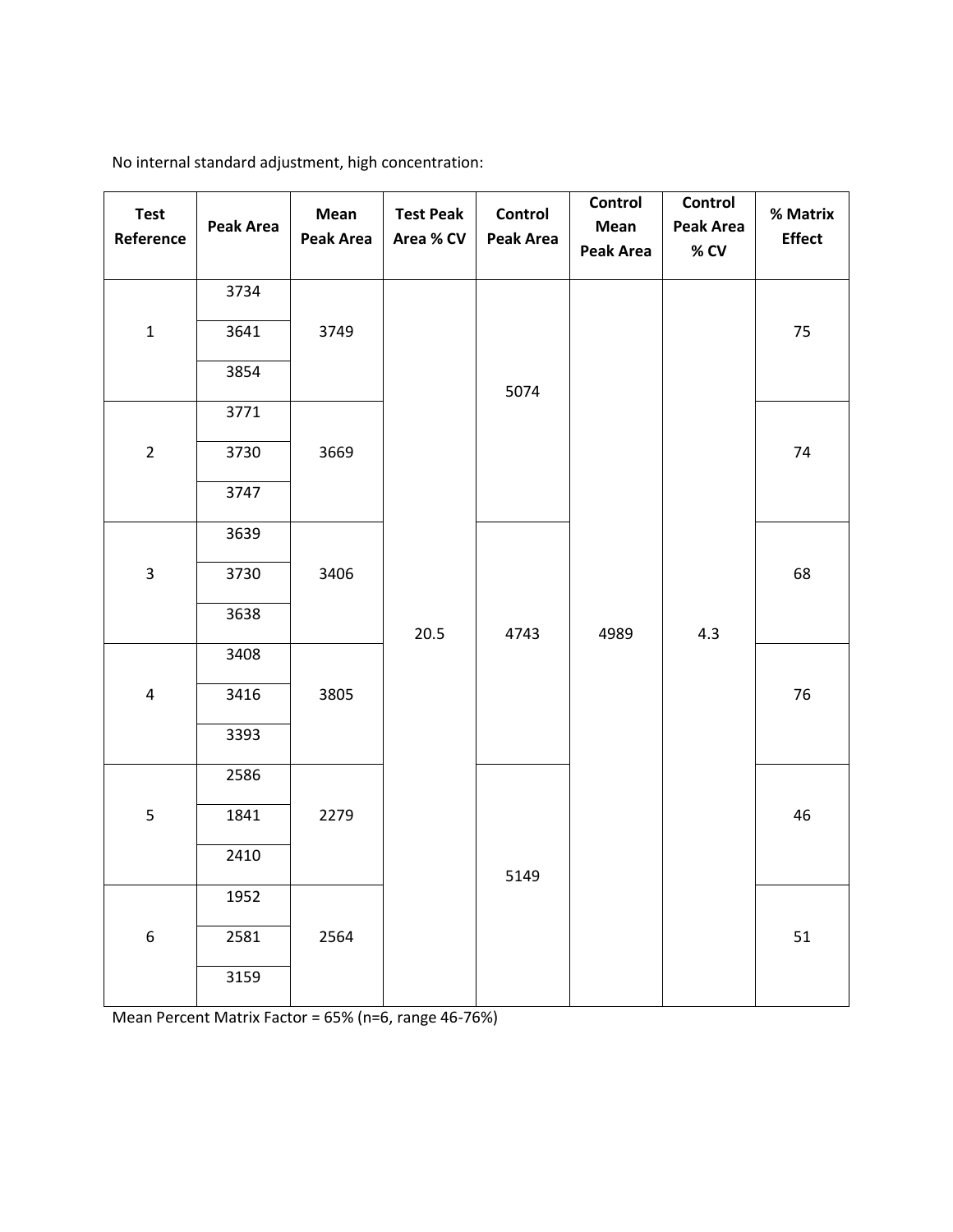**Test Reference Response Mean Response Test Response % CV Control Response Control Mean Response Control Response % CV % Matrix Effect** 1 0.0343 0.0318 7.0 0.0350  $0.0329$  6.6 0.0303 | 0.0318 | | | | | | | 97 0.0309 2 0.0343 0.0306 0.0318 97 0.0305 3 0.0335 0.0315 0.0323 0.0324 | 0.0315 | | | | | | | 96 0.0285 4 0.0314 0.0335 0.0309 94 0.0277 5 0.0309 0.0313 0.0315 0.0352 | 0.0313 | | | | | | | 95 0.0278 6 0.0326 0.0328 0.0322 98 0.0312

Internal standard adjustment, low concentration:

Mean Percent Normalized Matrix Effect = 96% (n=6, range 94-98%)